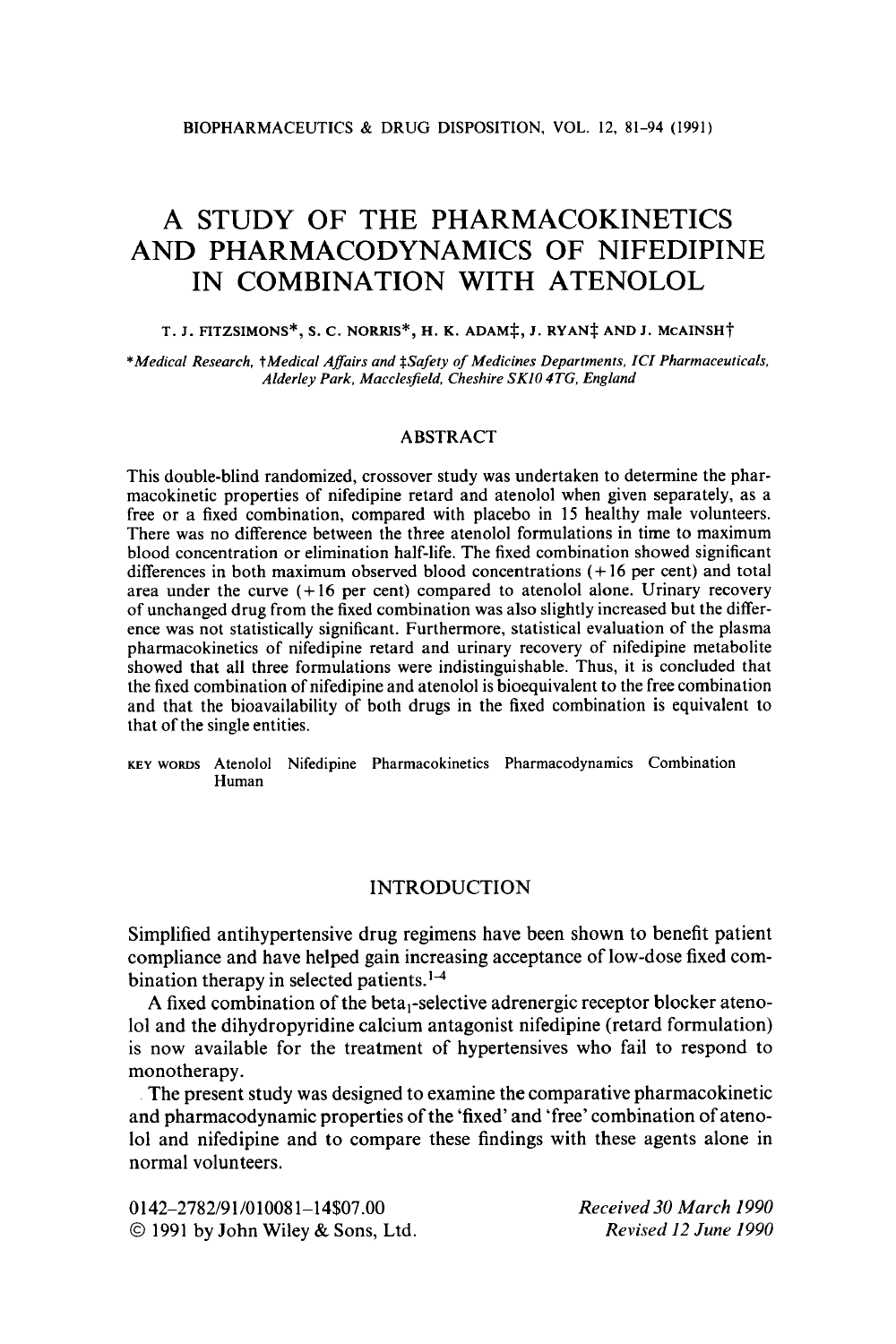# **METHODS**

# *Study Design*

The study was a double-blind, randomized five-way crossover design comparing the pharmacokinetic and pharmacodynamic properties of nifedipine **(20** mg) and atenolol (50mg) given separately, given as a free combination, and as a fixed combination compared with placebo. Each volunteer was given a complete explanation of the details of the study and allowed to read the protocol, which was subject to the written approval of an independent Ethical Committee.

## *Selection Criteria*

Fifteen male volunteers were identified and examined to ensure that they were healthy and not on any current therapy. **A** pre-study examination which included medical history, physical examination, 12-lead electrocardiogram (at rest and on exercise), and laboratory tests (haematology, urine analysis, and blood chemistry) was undertaken on all subjects. Subjects were excluded from the study if there was any evidence of heart disease, liver disease, renal disease, or obstructive airways disease. Smokers **or** those requiring medication for any other condition were also excluded.

## *Drug Presentation*

Atenolol was presented as a white film coated sales tablet containing 50mg drug. The slow release sales tablet contained 20mg nifedipine and the combination capsule contained 50 mg atenolol (granules as used in the sales tablet) and 20 mg nifedipine retard.

Each of the drug treatments was given as a single oral dose and only one treatment was allowed in a 1-week period, i.e. a minimum of 7 days between doses.

The treatment was given according to a predetermined randomization procedure. A double dummy technique was employed to preserve blindness. Each treatment consisted of two tablets plus one capsule, each being taken with 100ml of water.

## *Samples*

Blood samples for plasma levels of nifedipine and whole blood levels of atenolol were undertaken at the following times after dosing: 0, 30, 60, and 120min and **3,** 4, *5,* 6, **8,** 12, 24, and 30h. Clinical measurements were taken immediately prior to venepuncture.

Urine was collected for the 12-h period prior to each dose. Two consecutive 24-h urine collections were made after each dose (i.e. urine collected for 60 h continuously). The volume of each collection was measured and recorded and an aliquot (25 ml) stored frozen at  $-20^{\circ}$  pending analysis for atenolol and nifedipine metabolite.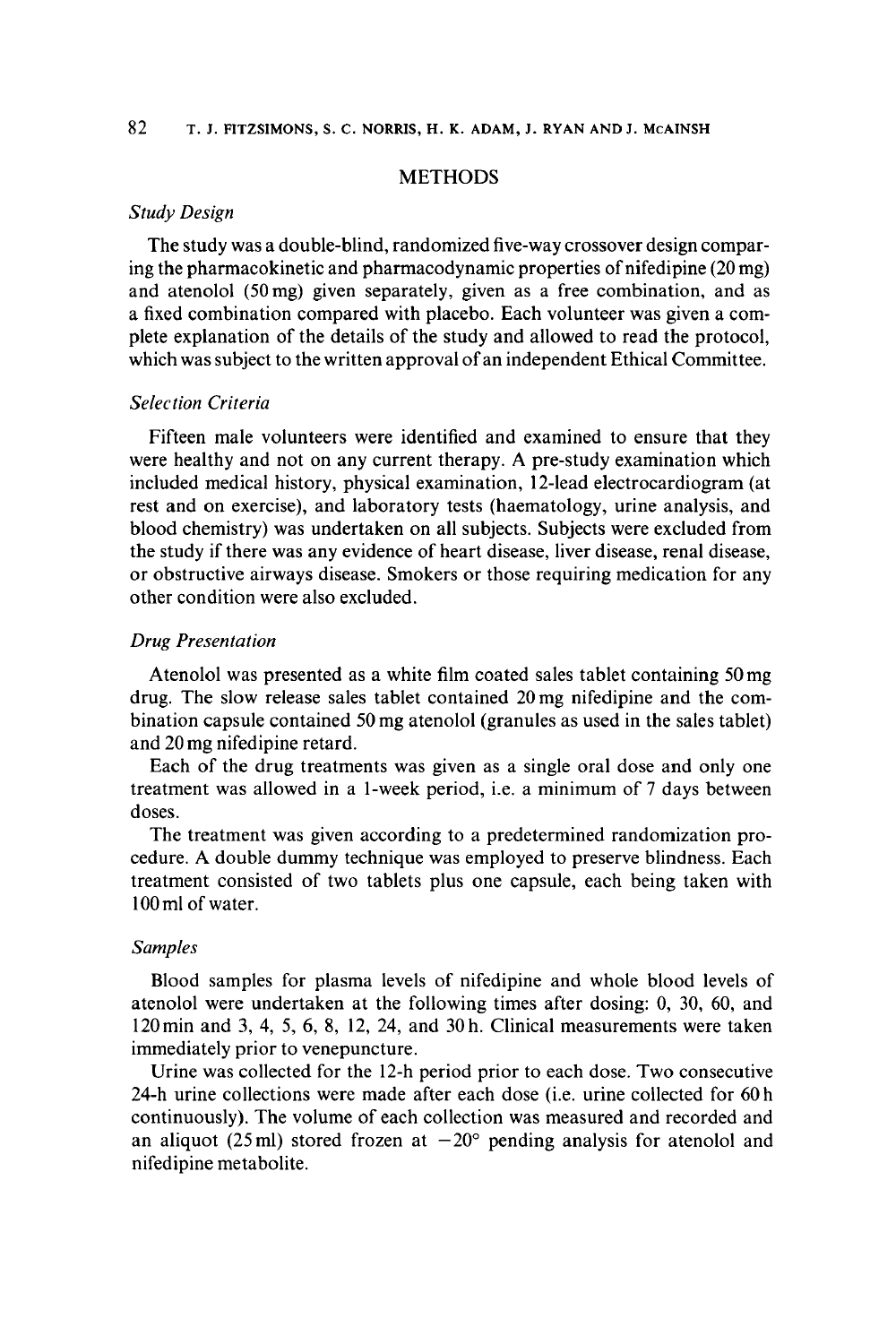All samples were analysed blind and the code broken only after analyses were completed. The analyses of atenolol in blood and urine was by gas liquid chromatography previously published. $5$ 

Since nifedipine is light sensitive all stages of the assay, including separation of the plasma, were carried out under artificial lighting from gold fluorescent tubes. The analysis of nifedipine in plasma was by gas liquid chromatography as follows: to 1 or 2 ml of plasma were added an appropriate amount of diazepam (internal standard), 1 ml of tris buffer, and 5ml of toluene. The mixture was shaken for 10 min and centrifuged. Then 4.5 ml of the organic layer was transferred to a clean tube and evaporated to dryness at 50° under a stream of nitrogen. The residue was redissolved in an appropriate volume of tetra $decancel$  toluene (2/1) and analysis was by capillary gas-liquid chromatography  $(30 M \times 0.32$  mm i.d. column of SE  $300.25$  µm film) with electron capture detection.

It is well established that the major route of metabolism of nifedipine is oxidation of the dihydropyridine ring, followed by hydrolysis of one of the methyl ester moieties.<sup>6</sup> The product of this process, the pyridine carboxylic acid, is described in the paper as 'nifedipine metabolite'. The analysis of nifedipine metabolite in the urine was by gas-liquid chromatography as follows. To 1 ml of urine were added 1 ml of 3 N hydrochloric acid and *5* ml of ethyl acetate. The mixture was shaken for 20min and centrifuged. Then 4ml of the ethyl acetate was transferred to a clean tube and 'evaporated to dryness at 50" under a stream of nitrogen. To the dry residue were added 5 ml dichloromethane,  $150 \mu l$  of tetrabutyl ammonium hydroxide (25 per cent solution in methanol) and 250 µl of methyl iodide and the mixture heated in a water bath for 90 min at 50 $^{\circ}$ . Distilled water (2ml) was added and the mixture shaken for a further 20min. After centrifuging, 4ml of the organic layer was taken and evaporated to dryness at **50"** under a stream of nitrogen. The residue was dissolved in 2 ml of ethyl acetate, transferred to a 'Pye' auto-sampler vial and 1 **pl** injected onto a *GC* column. Analyses were by gas-liquid chromatography on a packed column **of** 5 per cent **SE 30** at 250" with electron capture detection.

Unknown concentrations were determined by comparison of peak height ratios (plasma) or peak height (metabolite) with samples of control biological fluid to which known amounts of nifedipine or metabolite had been added and treated in an identical manner to that described above. The limit of detection was assessed by a confidence interval approach. The mean limits of quantification were 1 ng ml<sup>-1</sup> and  $0.4 \mu$ g ml<sup>-1</sup> for plasma and urine, respectively.

# *Blood Pressure and Heart Rate*

Blood pressure and heart rate were measured immediately prior to each blood sample in the supine and erect positions following *5-* and 2-min intervals, respectively. A standard sphygmomanometer and cuff were employed using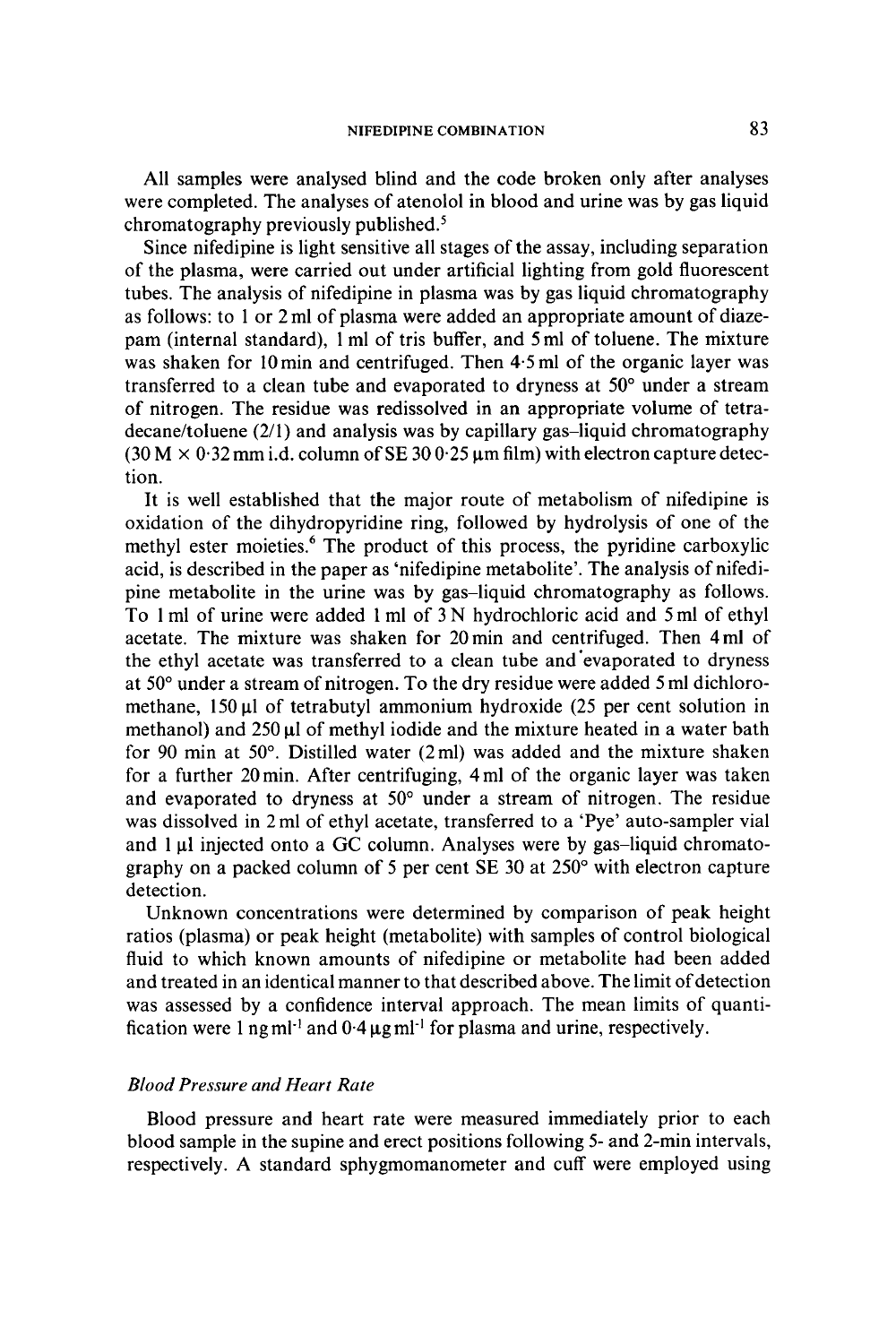## 84 **T. J. FITZSIMONS, s.** c. **NORRIS, H. K. ADAM,** J. **RYAN AND** J. **MCAINSH**

the Korotkoff Sound 5 for the diastolic blood pressure reading. Heart rate was measured by palpation of the radial pulse.

#### *Exercise Test*

Before the study commenced each subject was exercised on an electrically braked 'Elema-Schonander' bicycle ergometer to determine the load required to give a heart rate of 140 to 150 beats min-' during the last **30s** of a 4-min period of exercise. The load required differed from volunteer to volunteer. For any one volunteer the load (and bicycle saddle height) remained constant throughout the study.

**A** 'Cambridge Camtrace' electrocardiogram (ECG) was used to monitor heart rhythm throughout the exercise period. With a volunteer seated on the bicycle, the heart rate was measured immediately before exercise began and then during the last **30 s** of each 4-min exercise period from the ECG recording.

## *Data handling*

*Pharmacokinetic data.* From the log blood or plasma/time profile the half-life was calculated for each individual data set by linear regression from the point at which the profile was judged to be linear (generally **8** to 12 h for both atenolol and nifedipine. Area under the curve to infinite time **(AUC)** was calculated by trapezoidal rule up to the first point on the regression and by integration thereafter.

Statistical evaluation of pharmacokinetic parameters was by analysis of variance **(ANOVA)** on log transformed data, taking into account variation between subjects, between visits, and between treatments. The data was further examined **by** a t-test comparing the fixed and free combinations with the results from the single drug administration. In addition, the 95 per cent confidence interval (95 per cent C.I.) around the percentage differences observed was also calculated.

*Clinical observations.* Statistical evaluation of the maximal changes in heart rates and blood pressures from the pre-dose values, and the 24-h value difference from pre-dose values, was undertaken using **ANOVA.** Differences between heart rates and systolic blood pressures during the pre-dose exercise test and exercise 3 h and 24 h after dosing were also analysed using **ANOVA.** 

# RESULTS

The mean age of the subjects was  $32 \pm 2$  years; their mean weight  $72 \pm 2$  kg.

# *Pharmacokinetics*

*Atenolol whole blood concentrations.* The mean blood concentrations are summarized in Table 1 and illustrated in Figure 1. There was no difference between the three formulations in mean time to peak blood concentration or elimination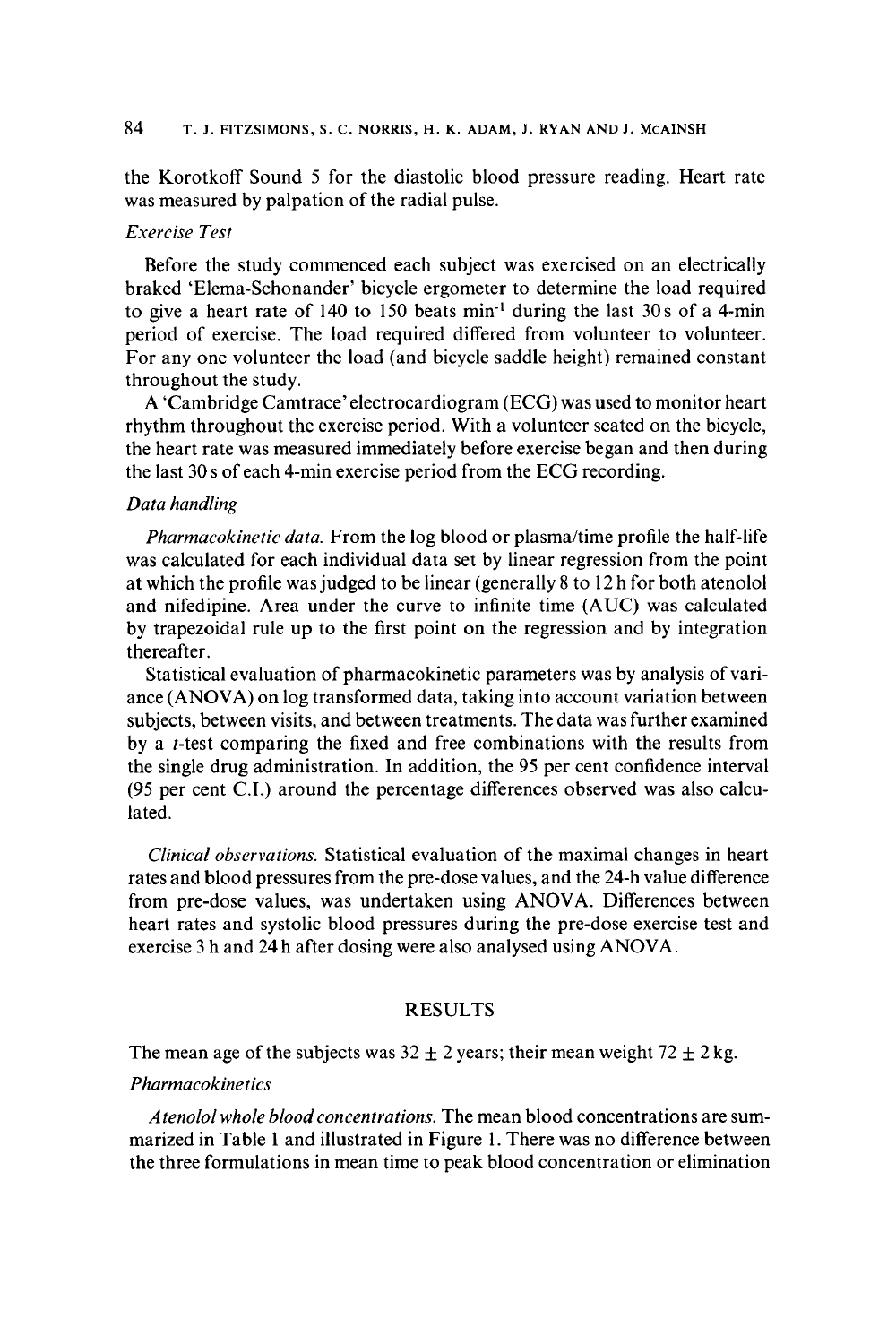| Parameter                               | Atenolol       | Fixed<br>combination | Free<br>combination |
|-----------------------------------------|----------------|----------------------|---------------------|
| $C_{\text{max}}$ (ng ml <sup>-1</sup> ) | $292 + 26$     | $326 + 30$           | $284 + 32$          |
| $C24$ (ng ml <sup>-1</sup> )            | $24 + 2.3$     | $27 + 1.7$           | $25 + 1.5$          |
| AUC (ng m $l^{-1}h$ )                   | $2833 \pm 182$ | $3249 \pm 158$       | $2854 \pm 214$      |
| $t_{1/2}$ (h)                           | $7.8 + 0.5$    | $7.6 + 0.4$          | $7.8 + 0.4$         |
| $t_{\max}$ (h)                          | $3.0 + 0.2$    | $2.8 + 0.3$          | $3.0 + 0.2$         |
| $U$ (mg)                                | $16.9 + 1.4$   | $19.2 \pm 1.3$       | $17.2 \pm 1.6$      |

Table 1. The mean pharmacokinetics of atenolol  $(f \text{E})$  after the oral administration of monotherapy and combination therapy with nifedipine retard

*C*<sub>max</sub>: mean peak concentration.

 $\overline{C_{24}}$ : mean concentration 24 h after dosing.

AUC: mean area under curve.

 $t_{1/2}$ : mean elimination half-life.

 $t_{\text{max}}$ : mean time to peak concentration.

 $\dddot{U}$ (mg): mean urinary recovery of atenolol.

Combinations: *50* mg atenolol plus **20** mg nifedipine retard.

half-life. The elimination half-life was not significantly different for the free  $(+1)$  per cent, 95 per cent C.I.  $-10$  per cent to  $+12$  per cent), or fixed (-2) per cent, 95 per cent C.I.  $-12$  to 10 per cent) combinations. The fixed combination was significantly different in both peak blood concentration ( $p < 0.05$ , + 16 per cent, 95 per cent C.I. + **1** per cent to **+33** per cent) and total area under the curve ( $p < 0.01$ , +16 per cent; 95 per cent C.I. +5 per cent to +29 per cent) compared to atenolol alone.

*Atenolol urinary recovery.* There was no significant difference in urinary recovery of atenolol from either combination when compared to atenolol alone (Table 2).

*Nifedipine plasma concentrations.* The mean plasma concentrations are summarized in Table 2 and illustrated in Figure 2. Comparison of the free and fixed combinations against nifedipine retard alone confirmed that none of the parameters, viz peak plasma concentration, area under the curve, and half-life were significantly different.

*Nifedipine metabolite.* There was no significant difference in the urinary recovery of the nifedipine metabolite, compared to nifedipine retard alone, with either the free combination or the fixed combination.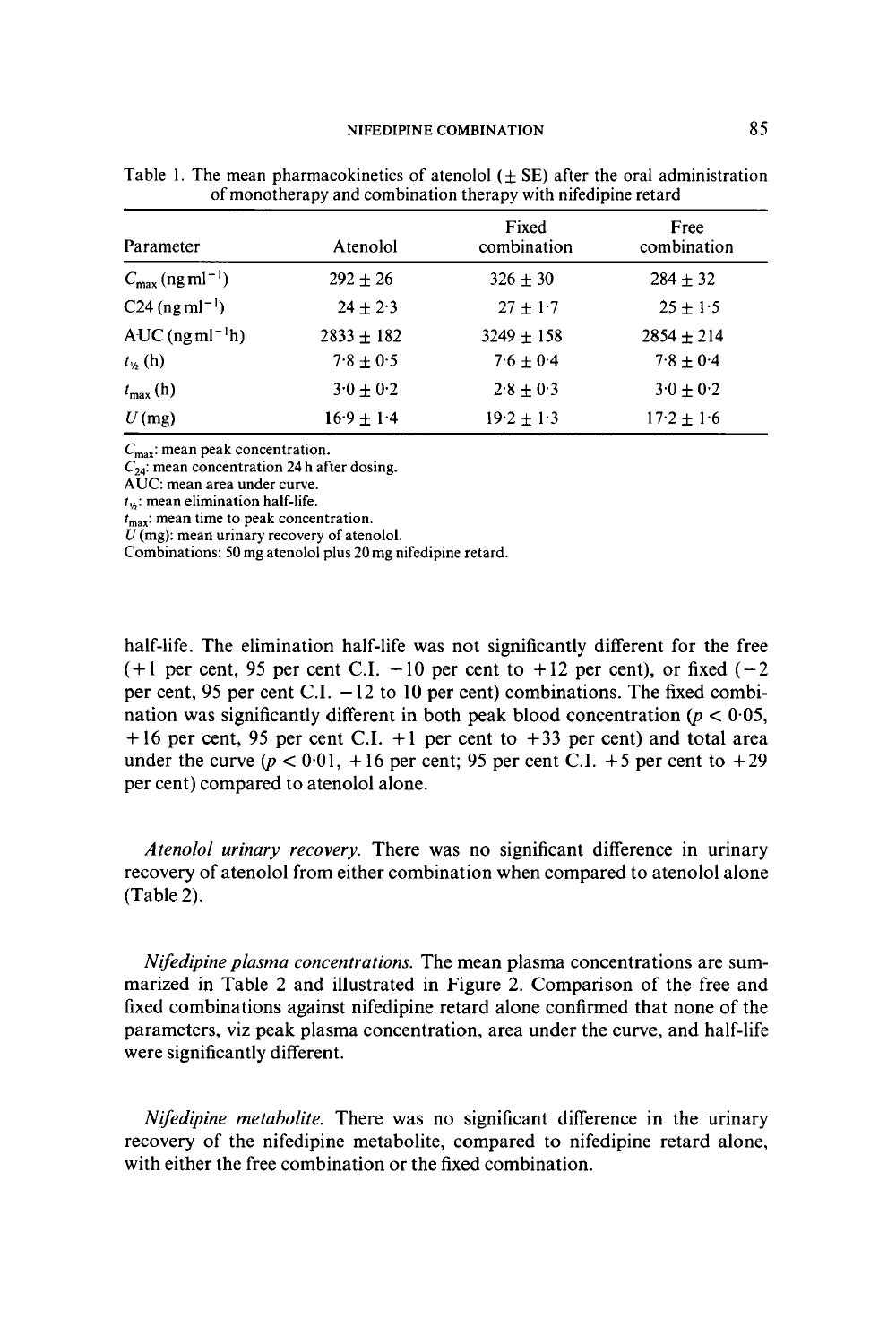

86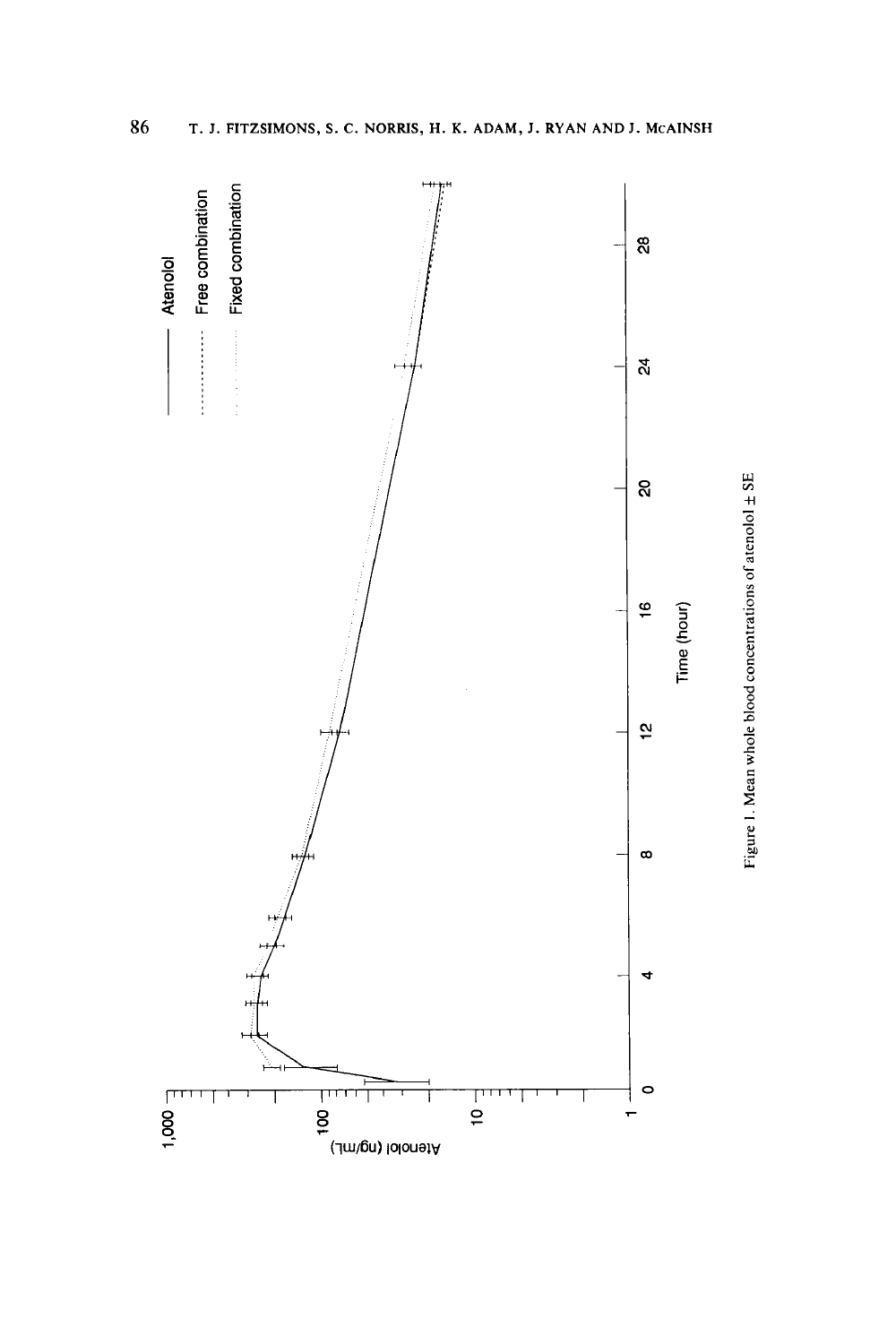| Parameter                               | Nifedipine    | Fixed<br>combination    | Free<br>combination |
|-----------------------------------------|---------------|-------------------------|---------------------|
| $C_{\text{max}}$ (ng ml <sup>-1</sup> ) | $34 + 4.7$    | $41 + 5.5$              | $35 + 3.0$          |
| $C_{24}$ (ng ml <sup>-1</sup> )         | $2.0 \pm 0.5$ | $1 \cdot 3 + 0 \cdot 3$ | $1.9 + 0.3$         |
| $AUC$ (ng ml <sup>-1</sup> h)           | $255 \pm 34$  | $252 \pm 34$            | $243 \pm 19$        |
| $t_{16}$ (h)<br>$5.3 + 0.4$             | $5.6 \pm 0.5$ | $5.0 \pm 0.5$           |                     |
| $t_{\text{max}}$ (h)                    | $2.5 + 0.2$   | $2.1 \pm 0.2$           | $2.3 \pm 0.2$       |
| $U$ (mg)                                | $10.2 + 0.5$  | $9.7 + 0.5$             | $9.3 + 0.4$         |

Table 2. The mean pharmacokinetics of nifedipine  $(\pm SE)$  after the oral administration of monotherapy and combination therapy with atenolol

 $C_{\text{max}}$ : mean peak concentration.

 $C_{24}^{\text{max}}$  mean concentration 24 h after dosing.

**AUC:** mean area under curve.

 $t_{\mu}$ : mean elimination half-life.

 $t_{\text{max}}$  mean time to peak concentration.

*U* (mg): mean urinary recovery of nifedipine metabolite.

Combination: 50 mg atenolol plus 20 mg nifedipine retard.

## *Heart rate and blood pressure*

The fixed and free combinations significantly reduced standing systolic blood pressure (Figure 3) to a greater extent than either atenolol or nifedipine alone with the maximum effect being between 3 and **4** h post-dosing. This effect was not sustained over a 24-h period. There was no demonstrable difference between the fixed and free combinations. Both atenolol and the fixed and free combination reduced exercise systolic blood pressure at **3** h, but not 24 h, after dosing in these normotensive subjects (Figure 4).

Atenolol, the free combination and the fixed combination, all reduced heart rate in the lying and standing position (Figure *5)* to a similar extent, and this effect was sustained throughout the 24-h period. Nifedipine retard alone and placebo did not reduce heart rate. Reductions in heart rate were also demonstrable for the treatments containing beta blockers under conditions of moderate exercise over a 24-h period (Figure *6).* 

## *Side- Efects*

Headache was experienced by **8** subjects following nifedipine treatment, but appeared to occur less commonly when nifedipine was co-administered with atenolol, i.e. in the fixed  $(n = 2)$  and free combination  $(n = 3)$ . Fixed combination was generally well tolerated by all subjects.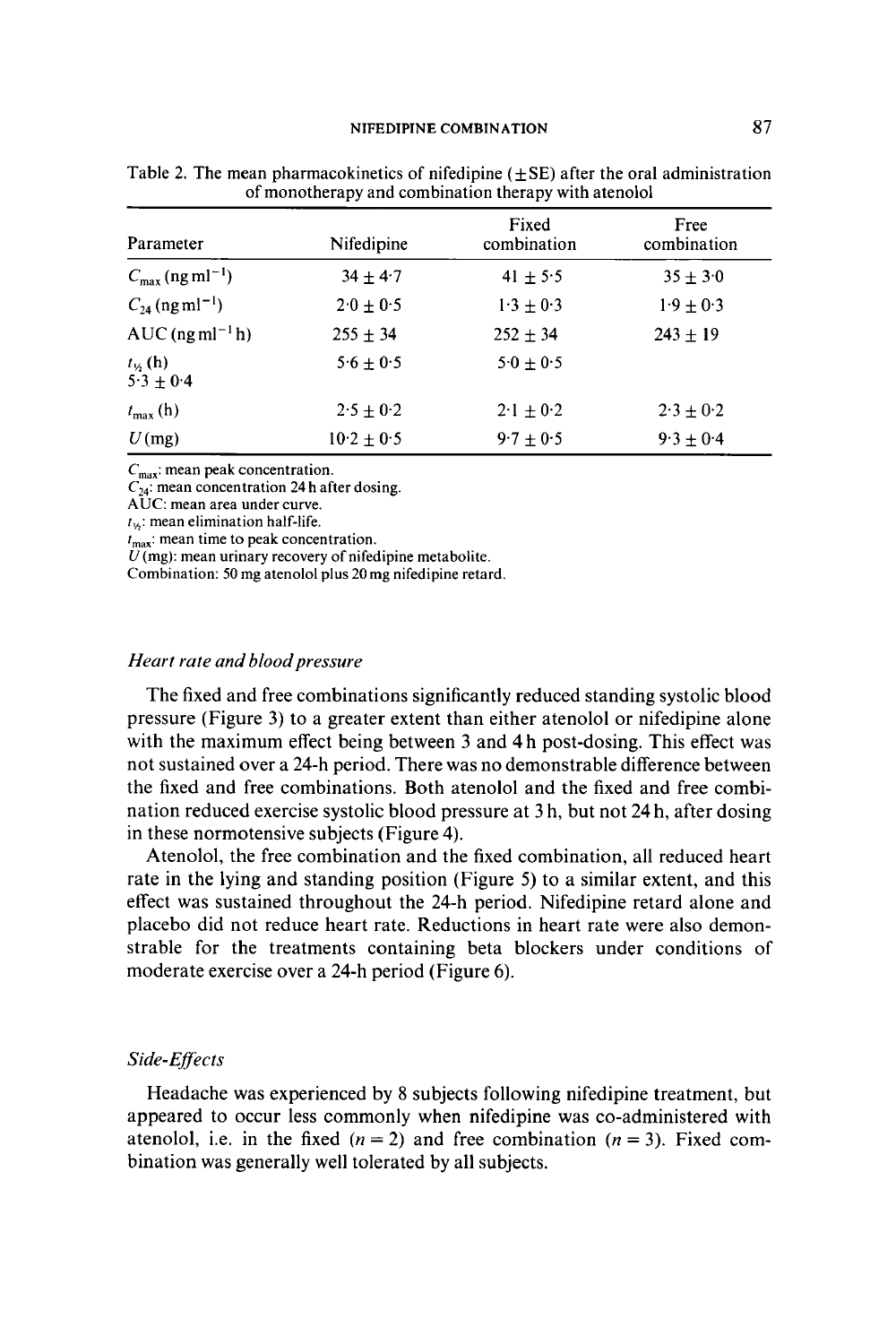

 ${\bf 88}$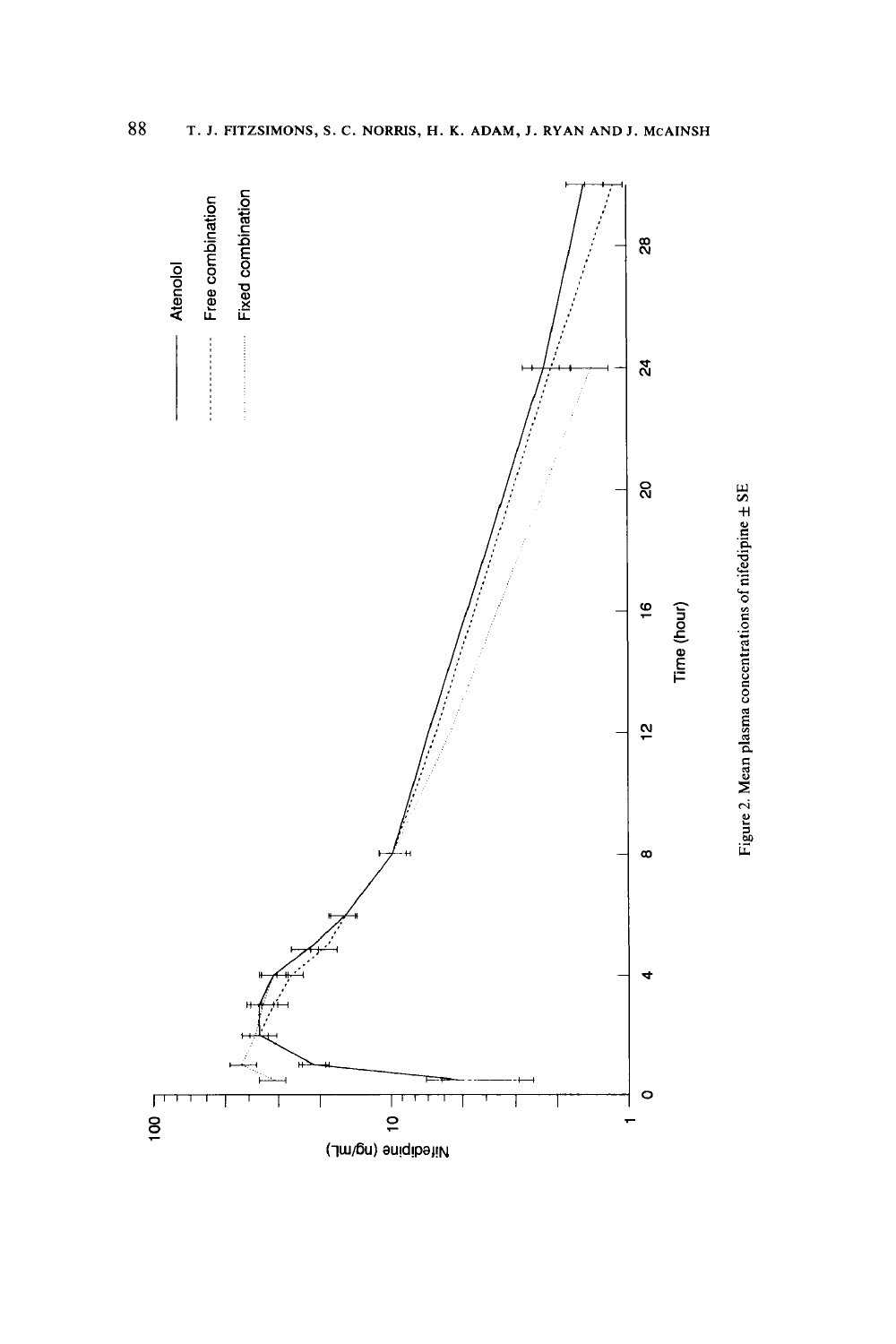



Figure 3. Mean standing systolic blood pressure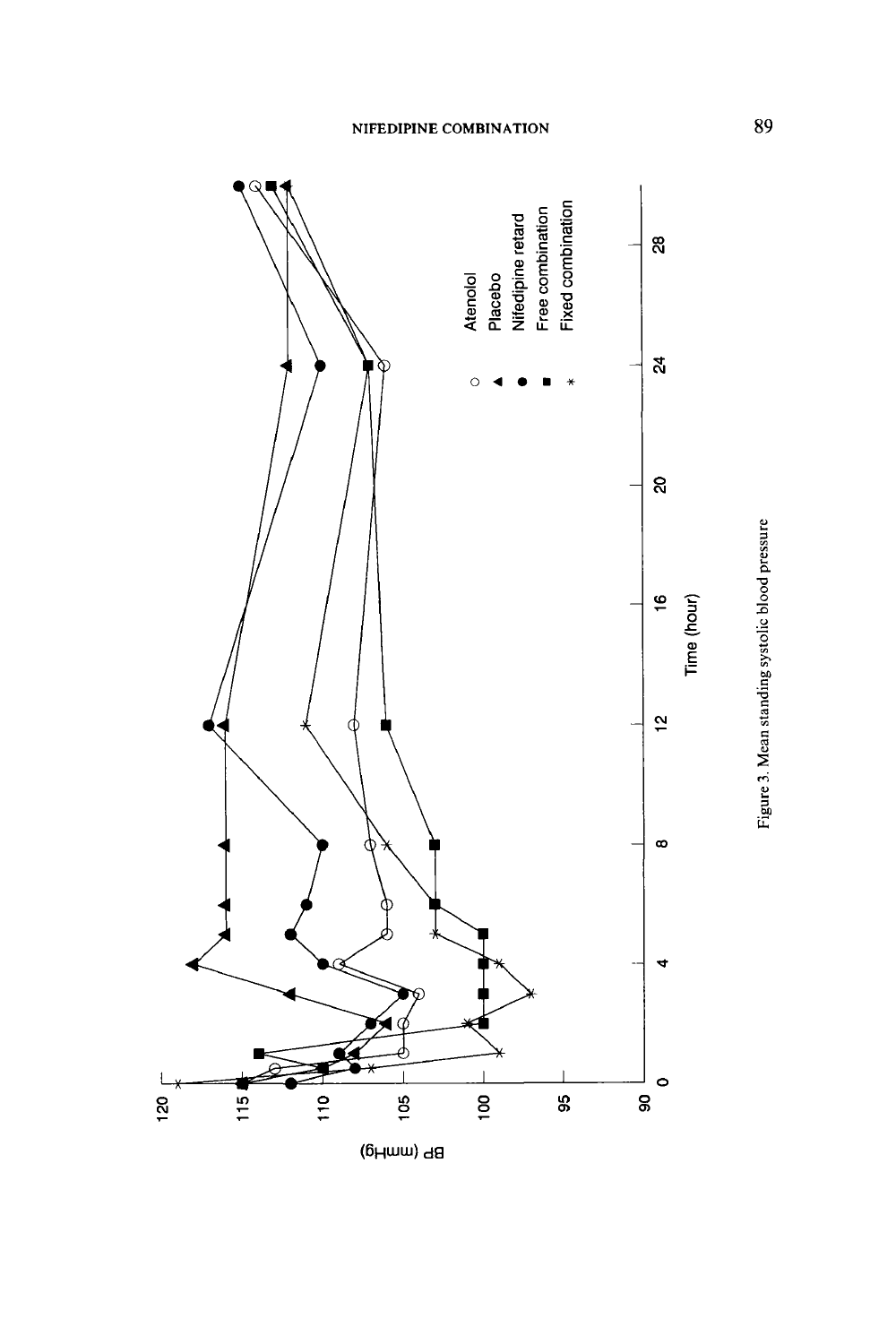

Exercise BP (mmHg)

Figure 4. Mean exercise systolic blood pressure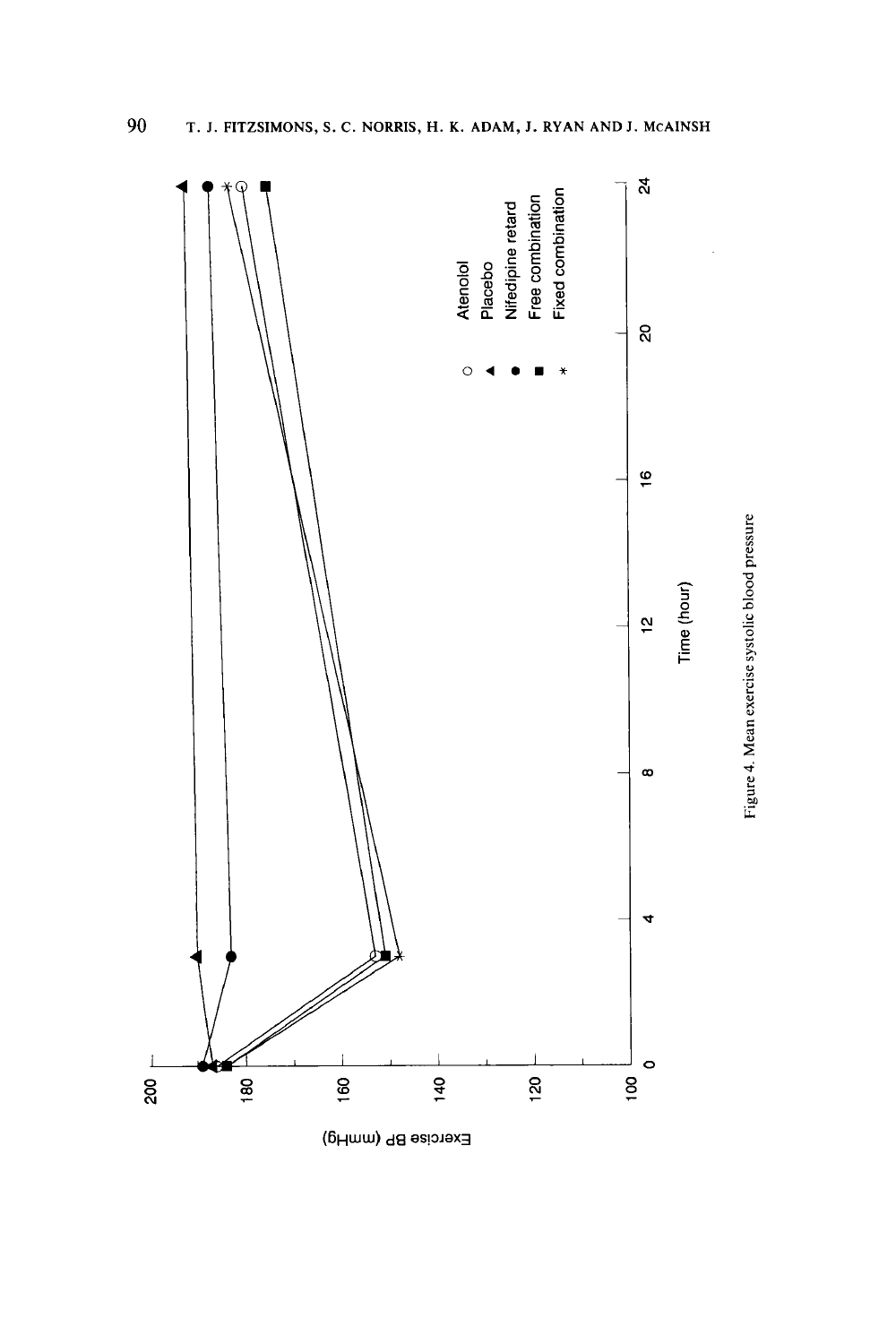

Heart Rate (beats/min)

Figure 5. Mean standing heart rate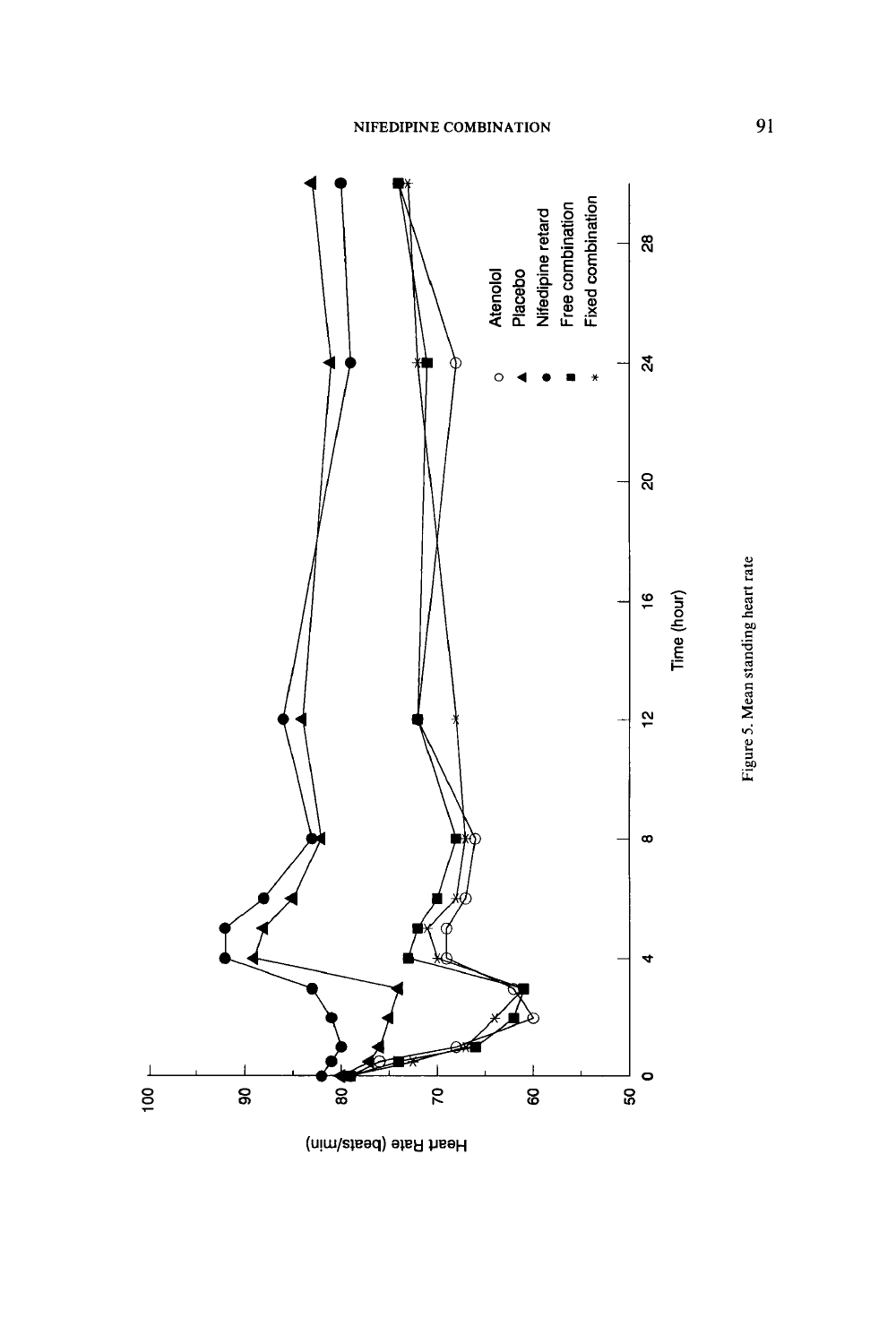

Figure 6. Mean exercise heart rate

Exercise Heart Rate (beats/min)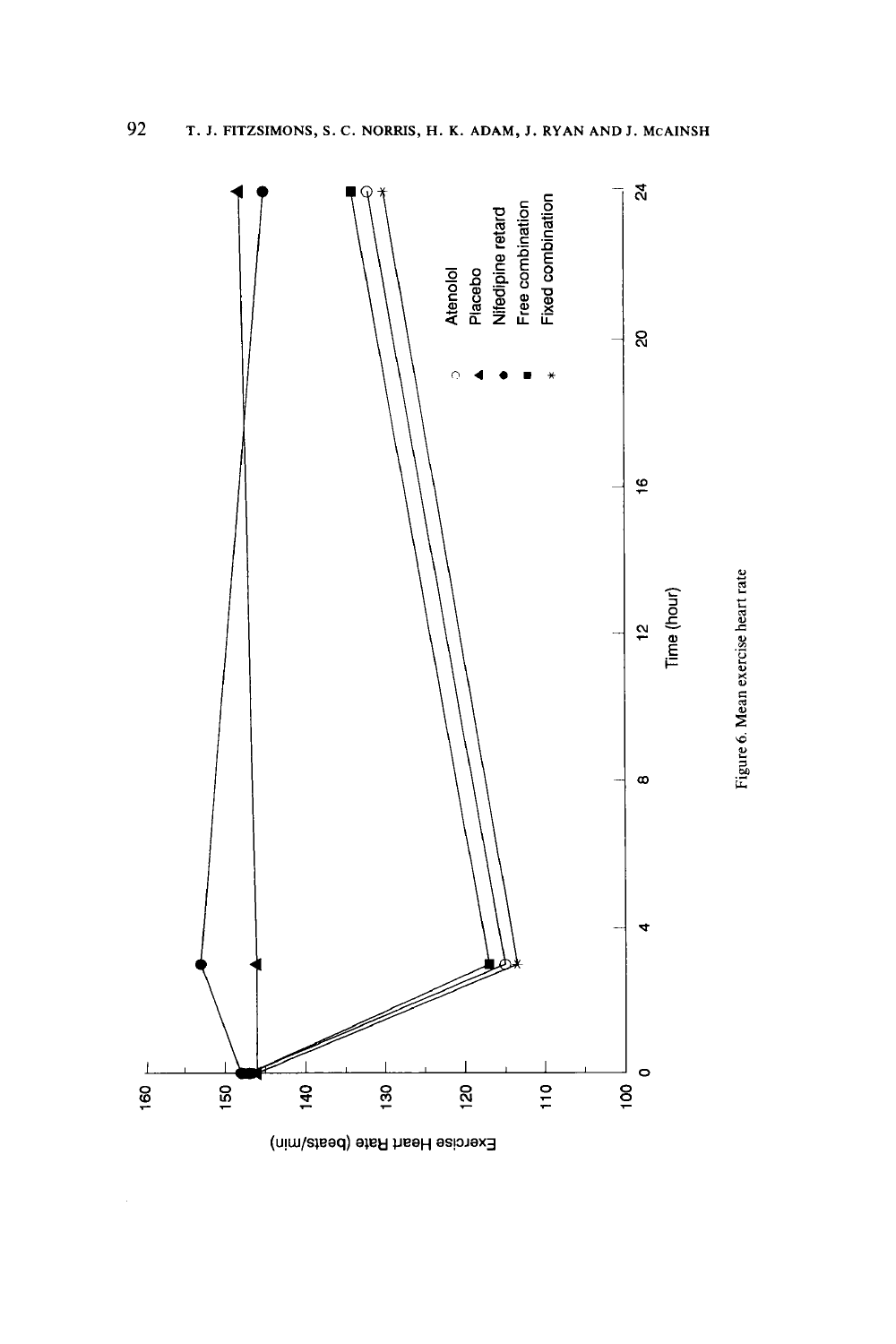# **DISCUSSION**

The pharmacokinetic data generated in this study are in agreement with literature values for nifedipine retard tablets.' The present study has demonstrated that, both in terms of plasma pharmacokinetics of nifedipine and urinary recovery of the nifedipine metabolite, all three formulations of nifedipine examined were indistinguishable.

The pharmacokinetic data from the present study on atenolol is also in agreement with literature values.8 The statistical evaluation of the present study has shown that, in terms of urinary recovery of unchanged drug and blood pharmacokinetics, the free combination is indistinguishable from the single entity. Thus it has been shown that no significant biochemical interaction occurs between nifedipine and atenolol. Comparison **of** the fixed combination with the single entity, however, did show statistically significant increases in maximum blood concentration and area under the blood concentration curve (about 16 per cent) but not in elimination half-life. Urinary recovery of atenolol from the fixed combination was also slightly higher but the difference was not statistically significant. These data suggest that the absorption of atenolol is slightly increased when the fixed combination is administered.

Heart rate, particularly under conditions of exercise, is a reproducible measure of the degree of beta,-blockade. No significant differences in heart rate at rest or under exercise conditions were shown between any two treatments containing the beta,-blocker atenolol. Nifedipine retard had little or no effect upon heart rate in this study. Thus it is concluded that the degree of beta, blockade achieved was similar for all treatments containing atenolol, and consequently the higher maximum observed blood concentrations and area under the curve of atenolol in the fixed combination are unlikely to be of clinical significance.

Combination therapy significantly reduced blood pressure to a greater extent than monotherapy with a maximum effect occurring **34** h post-dosing. This effect, however, was not sustained over **24** h in these subjects.

# **CONCLUSIONS**

Co-administration of atenolol with nifedipine, both in free combination and in the fixed combination had no effect on nifedipine pharmacokinetics. Equally, co-administration of nifedipine with atenolol in a free combination had no effect on atenolol pharmacokinetics.

Administration of the two drugs in fixed combination caused a slight increase in atenolol absorption. However the pharmacodynamic measurements confirmed that this small difference was not clinically significant.

Thus it may be concluded from the study that the fixed combination of nifedipine and atenolol is bioequivalent to the free combination and that the